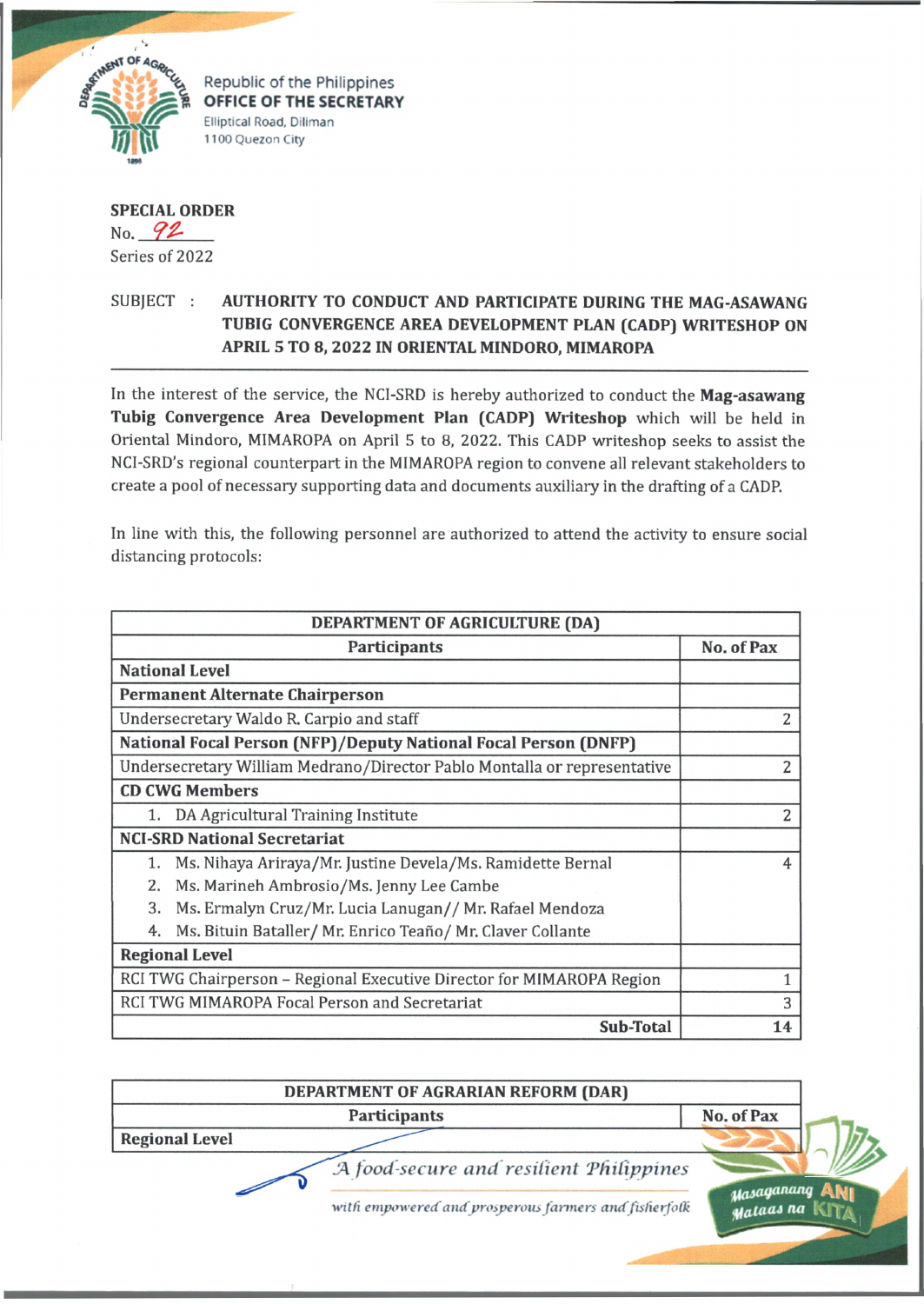| Office of the Regional Director                         |  |
|---------------------------------------------------------|--|
| RCI TWG MIMAROPA Region Member                          |  |
| <b>Provincial Level</b>                                 |  |
| Office of the Provincial Agrarian Reform Officer (PARO) |  |
| Sub-Total                                               |  |

| DEPARTMENT OF ENVIRONMENT AND NATURAL RESOURCES (DENR)             |            |
|--------------------------------------------------------------------|------------|
| Participants                                                       | No. of Pax |
| <b>Regional Level</b>                                              |            |
| Office of the Regional Director                                    |            |
| RCI TWG MIMAROPA Region Member                                     |            |
| <b>Provincial Level</b>                                            |            |
| Office of the Provincial Environment and Natural Resources (PENRO) |            |
| Office of the Community Environment and Natural Resources (CENRO)  |            |
| <b>Sub-Total</b>                                                   |            |

| DEPARTMENT OF THE INTERIOR AND LOCAL GOVERNMENT (DILG) |            |
|--------------------------------------------------------|------------|
| Participants                                           | No. of Pax |
| <b>Regional Level</b>                                  |            |
| Office of the Regional Director                        |            |
| RCI TWG MIMAROPA Region Member                         |            |
| Sub-Total                                              |            |

| PROVINCIAL LOCAL GOVERNMENT UNIT (PLGU)            |            |
|----------------------------------------------------|------------|
| Participants                                       | No. of Pax |
| Office of the Governor                             |            |
| Provincial Convergence Initiative (PCI) TWG Member |            |
| Sub-Total                                          |            |

| MUNICIPAL LOCAL GOVERNMENT UNIT (MLGU) |  |
|----------------------------------------|--|
| No. of Pax                             |  |
|                                        |  |
|                                        |  |
|                                        |  |
|                                        |  |

## **GRAND TOTAL 40**

A minimum of thirty (30] and maximum of forty (40] physical participants, subject to the existing minimum health protocols of the Inter-Agency Task Force, shall be allowed to attend the activity physically. The rest of the participants shall attend using virtual platforms.





with empowered and prosperous farmers and fisherfolk

 $\mathcal{L}$ 

 $r^{\prime\prime}$ 

 $\mathcal{L}$